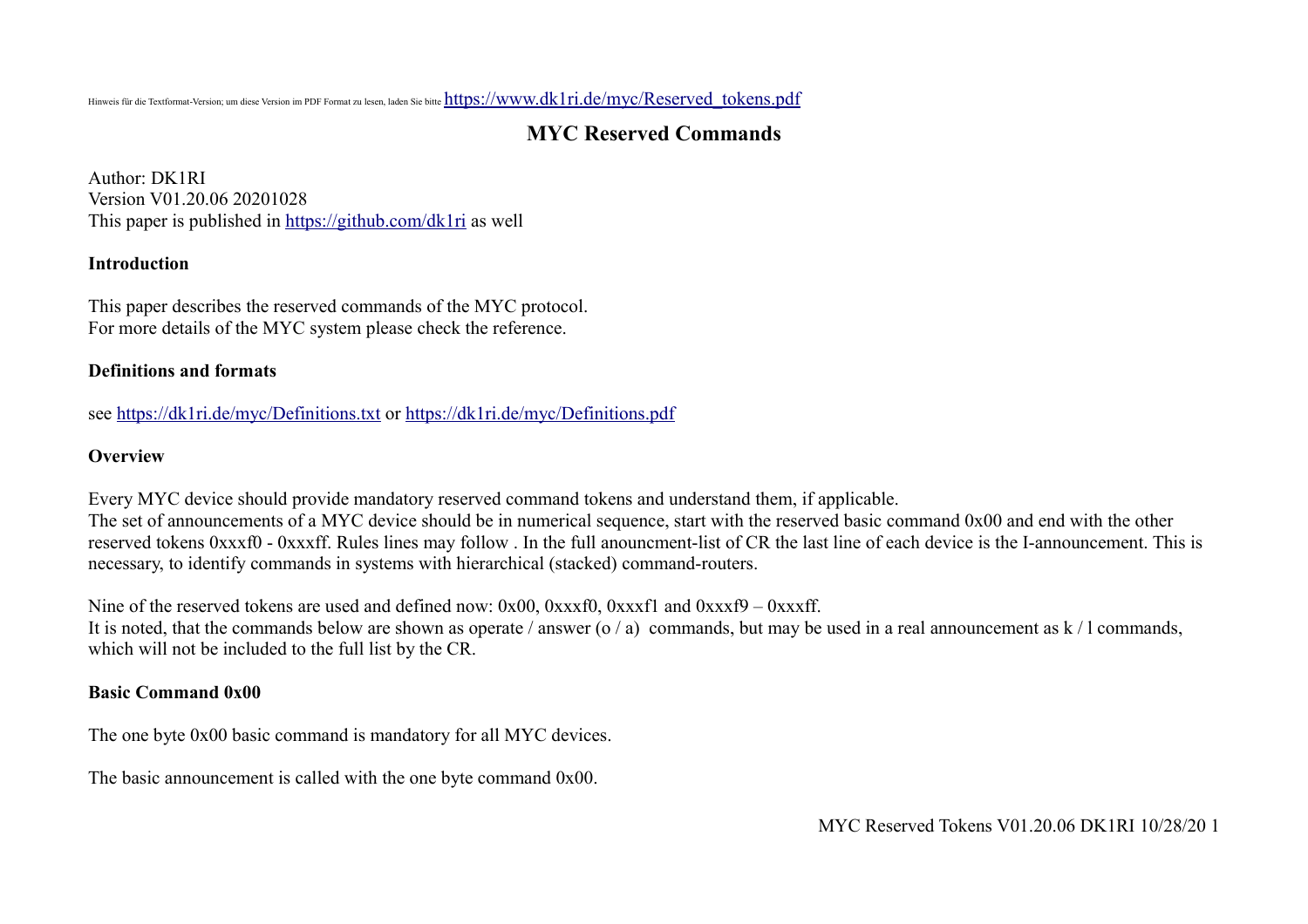#### announce: 0;<dt>;MANUFACTURER;DEVICEDESCRIPTION;VERSION;NUMBER\_OF\_DEVICES;LINELENGTH; COMMAND\_BYTES;NUMBER\_OF\_ANNOUNCELINES;SPEC\_VERSION

command: 0x00 answer / info:  $0x00$  shasic announcement line  $>$  shasic announcement line as string  $\leq s$  (with one byte length)

The announcement is fixed and therefore the announce-line do not describe the format of the command but is the content, which is transmitted as answer of the command 0x00.

The length of the string is a one byte string-length. The 0x00 announcement is limited therefore to 255 Bytes.

MANUFACTURER DEVICEDESCRIPTION and VERSION are combined to a devicegroupname and are used in file names, so not all character are allowed. Preferred is a-z, A-Z, 0-9 \_

These devicegroupnames are unique to a device and its firmware. A (published) device / firmware combination with a devicegroupname must not be changed. If changes are necessary, a new version must be used. Each device with its individualization belongs to a devicegroup. So, this is valid also for controlled programs, but not for controlled CR and and not for all controlling devices.

For a normal device NUMBER OF DEVICES is 1, For CR it is  $CR + all FU + CR + RU + number$  given by lower level CR. This value is important for the command-router as info for a higher level CR.

LINELENGTH is the maximum line-length of the announcement lines.

COMMAND\_BYTES is the number of bytes used for commands. Allowed values are 1 to 8. Higher numbers are handled as one byte.

NUMBER OF ANNOUNCELINES includes "R" and "I" lines. This is the size of the announcement memory. A different transmission length of this number result in a CR startup procedure: see http://dk1ri.de/myc/Description.pdf.

A (translated) 0x00 command of a device is answered by the CR itself and not send to the device for answer.

SPEC VERSION is the version of specification, the device is designed for:  $\langle V^* \rangle$   $\langle V^* \rangle$   $\langle V^* \rangle$  is a set of specification defined in [13]. Within a branch the CR must be compatible to a specific  $\leq$ version $\geq$  and all lower  $\leq$ versions $\geq$ .

#### **Announcement Command 0xxxf0**

The 0xxxF0 announcement command is mandatory for all MYC devices. ANNOUNCEMENTS must be the 1st <des>.

announce: 240;an,ANNOUNCEMENTS,<des>...<des>;<LINELENGTH>;<NUMBER\_OF\_ANNOUNCELINES>

(240 for 1 byte command-token) command:  $0xxxf0\le n\ge\frac{m}{2}$  ask for m announcement lines starting at

MYC Reserved Tokens V01.20.06 DK1RI 10/28/20 2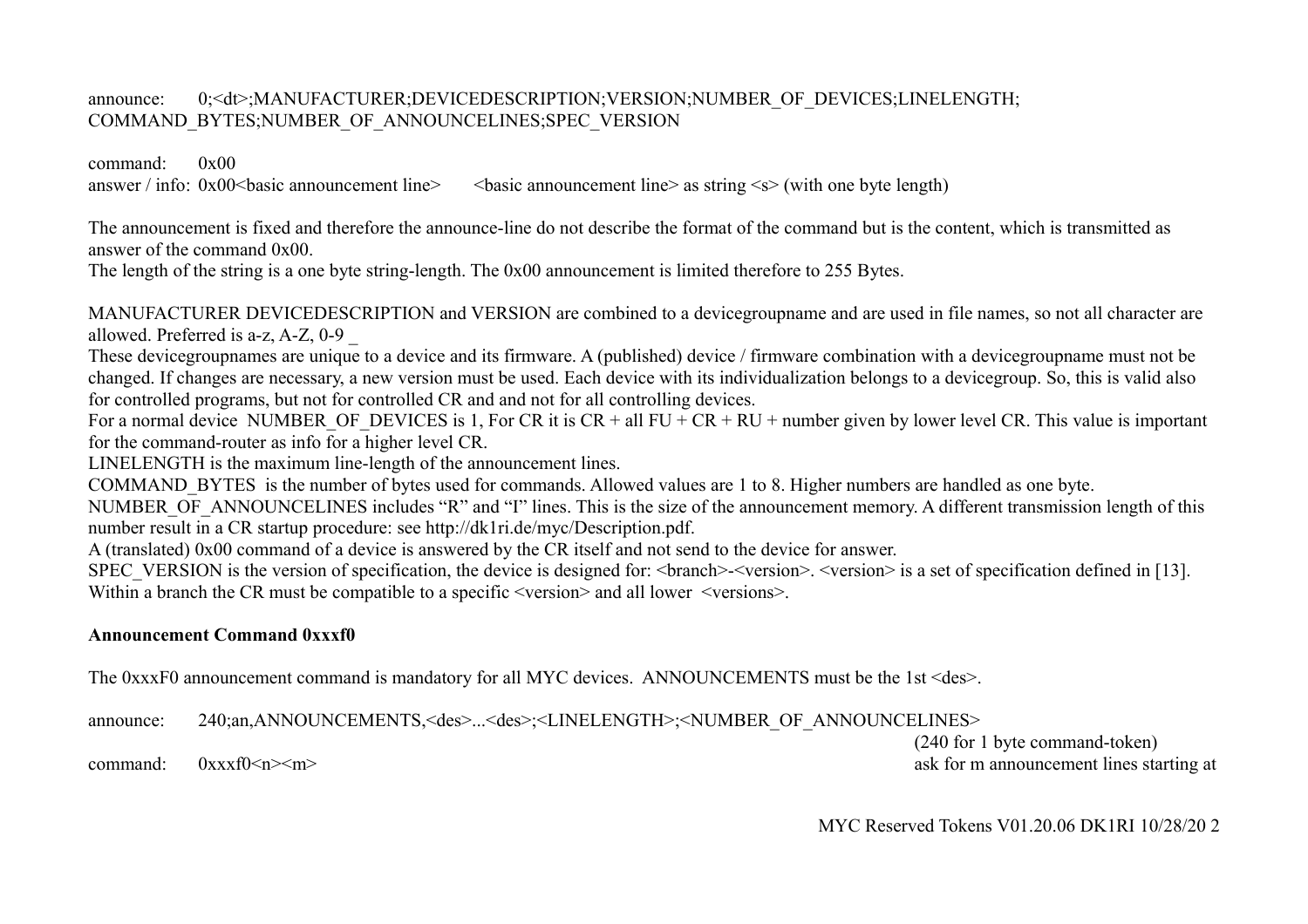position n

answer / info:  $0$ xxxf0  $\leq n \leq d$ ata>

 $\leq n$  is a positional parameter of the memory. The number of bytes for  $\leq m$  and  $\leq n$  must not exceed  $\leq$ NUMBER OF ANNOUNCELINES>. < NUMBER\_OF\_ANNOUNCELINES> is the number of the announcement lines including those for the reserved commands, rules and for the CR the I-lines. (Same as in the 0x00 command).

The CR will ask for the announce-lists of all devices using the 0xxxf0 command, if it do not have other sources. It will drop the 0xxxf0 command of other devices when building the complete list. The command-router answers all announcement commands by itself using the full list with translated command-token. The CR will not forward 0xxxf0 infos.

The CR will not include "r" and "s" commands in the full list but skip these numbers instead. The command-token are reserved for the delivering devices. Exception: the LD will get the list with the complete "r" and "s" commands.

#### **Announcement Command 0xxxf1**

The 0xxxf1 announcement command is used by the CR only. BASIC ANNOUNCEMENTS must be the 1st <des>

announce: 241;an,BASIC ANNOUNCEMENTS,<des>...<des>;<LINELENGTH><NUMBER\_OF\_DEVICES>

241 for 1 byte command-token command:  $0xxxf1\langle n \rangle$ start at n ("0" based)  $\leq m$  and  $\leq n$  must not exceed <NUMBER\_OF\_DEVICES>

answer / info:  $0$ xxxF1 <n $>$  m $>$  data $>$ 

## **Feature for SK 0xxxf9**

This command is used by the CR and SK only. SK-FEATURE must be the 1st <des>.

Announce: 249;oa,SK-FEATURE[,<des>]...;<OPTION>[,<des>]... command:  $0xxxF9\leq n$  >  $\leq$  data > answer  $/$  info:  $-$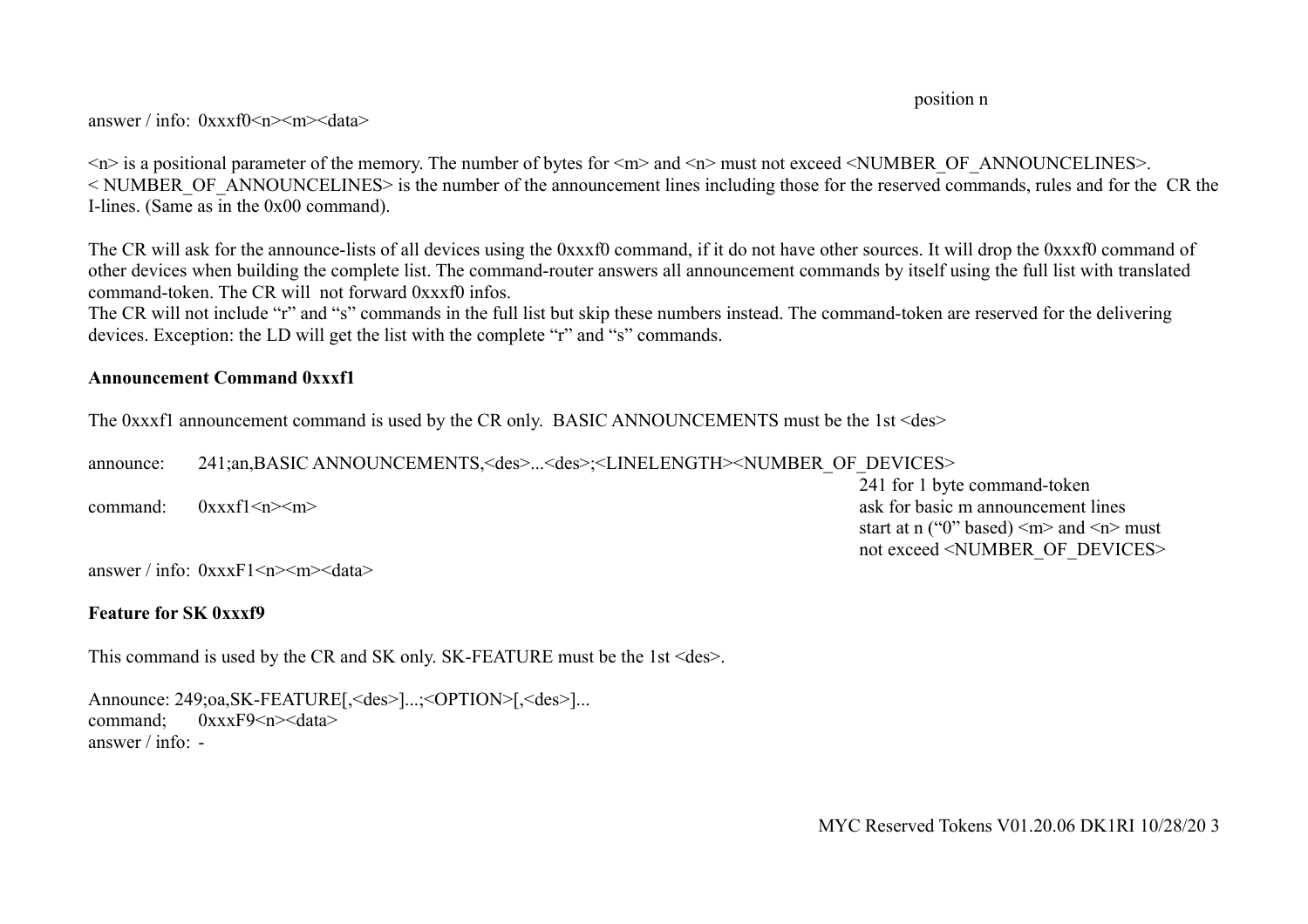| $defined \leq OPTION > s$ |                                                                                                                                            |
|---------------------------|--------------------------------------------------------------------------------------------------------------------------------------------|
| $\langle$ >, ANSWERS      | used by CR: $\langle \rangle$ is the maximum length of a string with a list of (binary) token of basic announcements of                    |
|                           | devices, for which the SK want answers and infos, numbers, or * only. * means all (default)                                                |
|                           | (do not mix * and command-token). The CR will use the default after USERTIMEOUT.                                                           |
|                           | This feature is not remembered by the CR and must be set after SK connection timeout.                                                      |
| $\langle b \rangle$ ,STOP | used by SK only; mandatory. The CR will send 0xf01 to signal, that the input buffer is full and further data<br>are ignored. Default: 0x00 |

#### **Features Command 0xxxfa**

This is not a command but a description announcement of optional additional feature and properties of a device-group, which cannot be modified. This line is optional and not forwarded by the CR, if all <OPTION> are used by the CR only. The command announcement has the 1st <des> "FEATURE".

| announce:           | $250$ ;ia,FEATURE[, <des>][,<des>];<ty>,<option>,[<des>][;]</des></option></ty></des></des> |
|---------------------|---------------------------------------------------------------------------------------------|
| command: -          |                                                                                             |
| answer $/$ info $-$ |                                                                                             |

| Defined $\langle$ OPTION $>$ are:    |                                                                                                                                                                                                                                                                                                              |  |
|--------------------------------------|--------------------------------------------------------------------------------------------------------------------------------------------------------------------------------------------------------------------------------------------------------------------------------------------------------------|--|
| b, INFO, <default></default>         | FU only. Optional, can be used, if infos are send; must not be defined otherwise                                                                                                                                                                                                                             |  |
|                                      | info used, but no polled interface<br>0:                                                                                                                                                                                                                                                                     |  |
|                                      | other: requested info polling time in 10ms. <default> is 10 (means 100ms)</default>                                                                                                                                                                                                                          |  |
| $\leq$ sm>, INFOCOMMANDS             | FU only. The CR should poll the commands given in this ls list                                                                                                                                                                                                                                               |  |
| a, MULTI ANSWER, <default></default> | FU only, Optional, 1, if device can handle multiple answer commands, DEFAULT: 0 for polled devices as<br>I2C, 1 for others. For polled devices with default, the master must get the answer within 1 second. After<br>that time the FU may delete the answer.                                                |  |
| w,COMMANDDELAY <default></default>   | in ms, DEFAULT is 100. The CR will wait for this time, before sending another command. This will<br>allow slow devices to handle commands. 0 means, that the device can buffer commands. The FU will not<br>accept commands during that time. The FU will also do so, until all data are sent to the master. |  |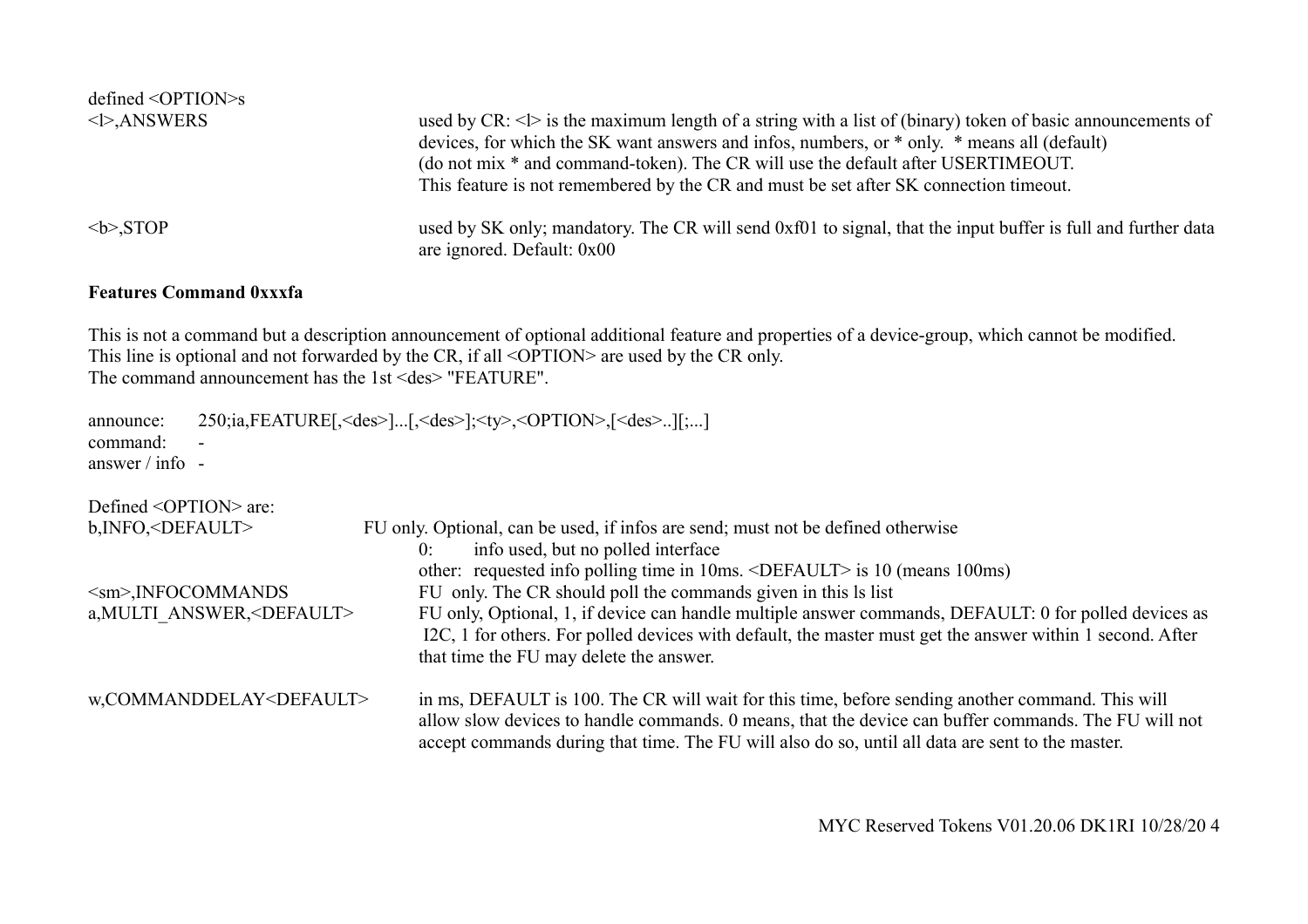## **Log on Command 0xxxfb**

This command is used by the RU only. Used, if the system requires a log on for users to allow all or a subset of commands. The RU will then send a string with "Q" rules to the CR. From this the CR will use a individual list of commands for this user and block all other commands. For more details see http://dk1ri.de/myc/Rules device.pdf

The command announcement has the first command-type description "LOGON". Only the given properties are allowed in this sequence: NAME and PASSWORD is limited to 255 characters (1 byte length of string).

announce: 251;ob,LOGON[,<des>];<br/>>b>,MODE;<l>,NAME;<l>,PASSWORD MODE: 1 log out 2 log on 3 switch on user management (admin only) 4 switch off user management (admin only) command:  $0xxxfb0x000x03 \leq mode \leq name \leq password$ answer/ $\int$ info -

### **Last Error Command 0xxxfc**

This command is mandatory for FU and delivers the last error the device detected.

The command announcement has the 1st <des> "LAST ERROR" to identify them in a list with the translated command-token, which is sent by the command-router.

announce: 252;aa,LAST ERROR[,<des>];<s><,des>

command 0xxxfc

answer / info:  $0$ xxxfc $\leq s$ >

Devices may send error infos. CR do checks on positional and string overflow for data from SK and may send error infos if applicable.

Out of range sent by CR in case of positional and string overflow of SK

Other messages to be defined.

### **Administrative Data Command 0xxxfd**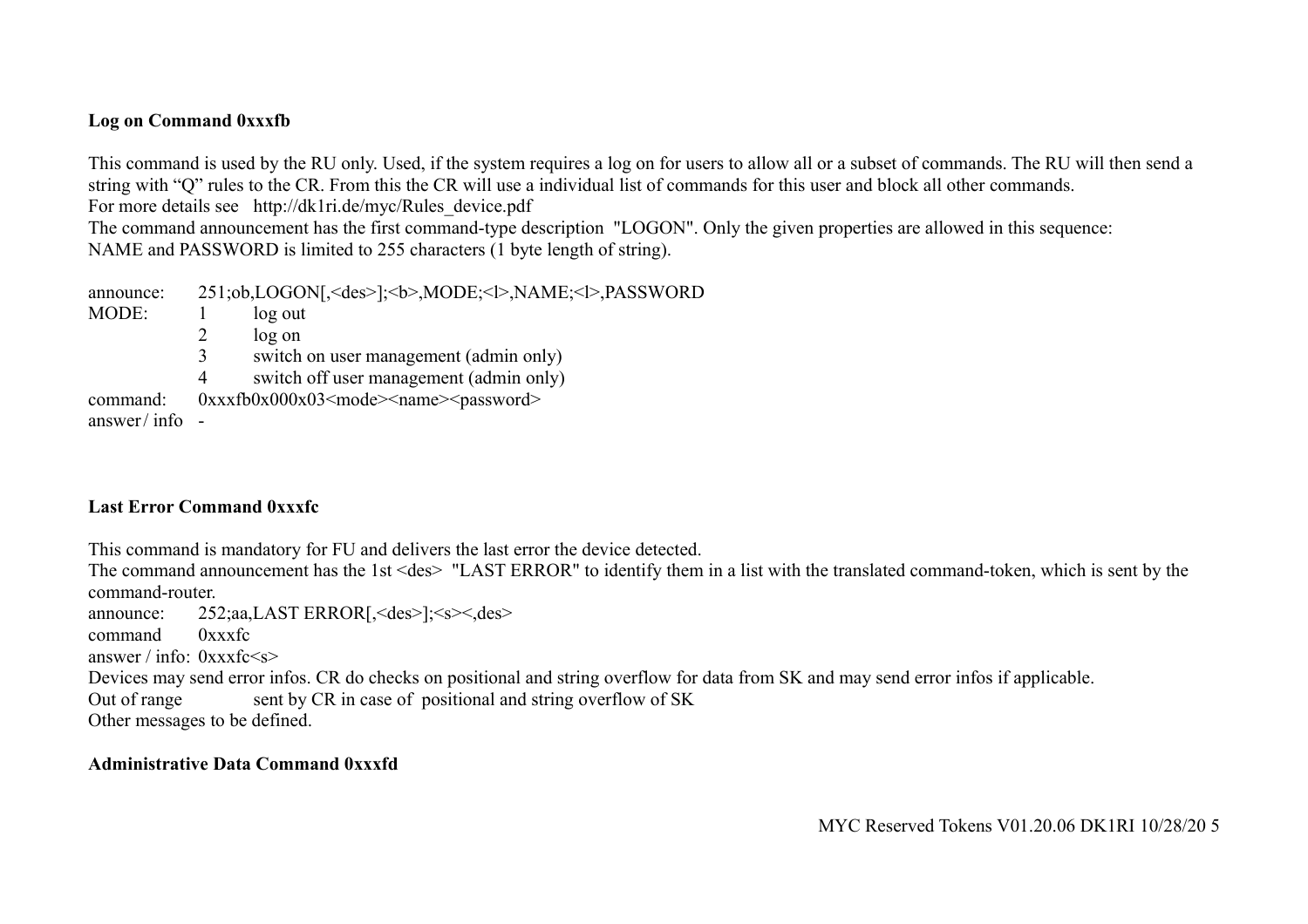This command deliver administrative data of the device. Multiple <OPTION> are addressed by position. The command announcement has the 1st <des> "MYC INFO".

| announce:<br>$0$ xxxfd $\leq n \leq$ data><br>command:<br>answer / info: $253\le n \le s \le n$ |  |                     | 253;aa, MYC INFO[, <des>][,<des>];<ty>,<option>,[<des>][;}<br/><math>\leq n</math> omitted for one element array<br/>send info of position m</des></option></ty></des></des> |  |
|-------------------------------------------------------------------------------------------------|--|---------------------|------------------------------------------------------------------------------------------------------------------------------------------------------------------------------|--|
| $defined <$ $OPTION >S$                                                                         |  | Values:             |                                                                                                                                                                              |  |
| b, ACTIVE                                                                                       |  |                     | mandatory as first element                                                                                                                                                   |  |
|                                                                                                 |  | 01                  | not yet ready (after startup)                                                                                                                                                |  |
|                                                                                                 |  | 03                  | busy                                                                                                                                                                         |  |
|                                                                                                 |  | 04                  | ready and active                                                                                                                                                             |  |
|                                                                                                 |  | other $\leq n$      | try again in $\leq n$ seconds, default try again is 10s                                                                                                                      |  |
| b, ANNOUNCELIST                                                                                 |  | $\langle n \rangle$ | (new) list $\leq n$ available; for CR only                                                                                                                                   |  |
| b, ANSWERTIMEOUT                                                                                |  | $\langle n \rangle$ | for polled devices: After timeout output data are deleted and new commands are executed.<br>In 100ms, Default is $10(1s)$                                                    |  |
| b, CHANNELTIMEOUT                                                                               |  | $\langle n \rangle$ | used by CR multi-channel interfaces only in seconds.                                                                                                                         |  |
| <b>B, CHANNELNUMBER</b>                                                                         |  | $\langle n \rangle$ | used by CR multi-channel interfaces only default is 0: public channel.                                                                                                       |  |

more to be defined.

#### **Individualization Commands 0xxxfe and 0xxxff**

The individualization commands are mandatory for all devices except some SK.

The individualisation commands are not copied to the full announce-list. Instead the "I" line with reduced data is added.

CR has no 0xxxfe command.

These commands write and read the individual properties of a device as names and number This differentiates different devices of the same devicegroup in a system. It also provide properties of the communication with the command-router.

Also configuration parameters for selecting hardware variation should be stored here, if wrong configuration may cause malfunction.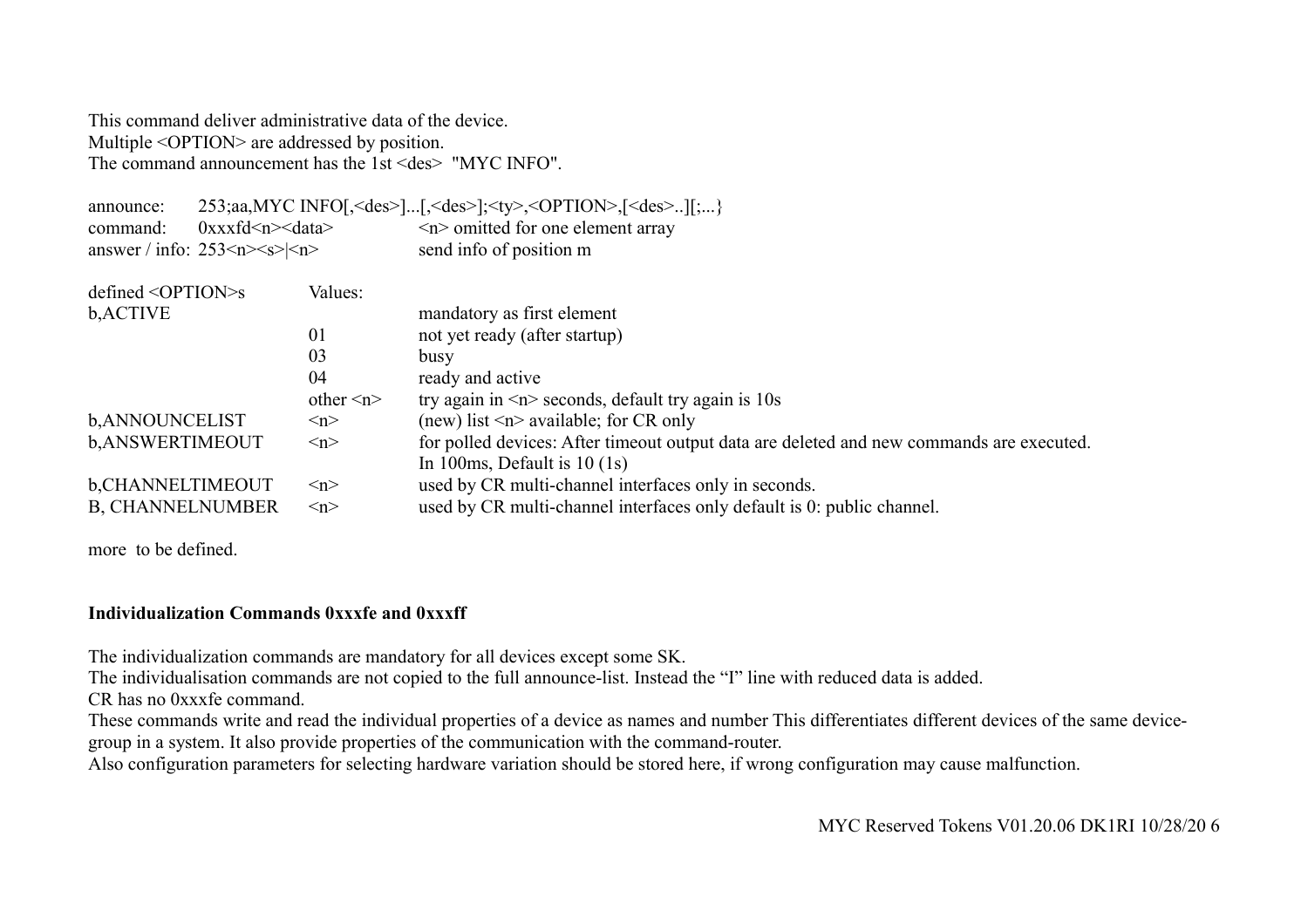## The command announcements have the 1st <des> "INDIVIDUALISATION.

For security reasons, the 0xxxfe and 0xxxff command are dropped in the full command-list, which is generated by the CR. So these properties are not written during normal usage. They can be written for individualization before the normal usage.

The SK may need some individual data as the name for proper labeling. It must differetiate identical commands of devices with the same device-type. It will use the I-announcement, which is described in I-announcements below.

The CR will not change the command-tokens during runtime, but may do this at new start, if the sequence of devices within the config file of the CR is modified or lower level CR deliver different data.

It is not necessary that all of the readable properties are writable as well.

At start up the CR must know the individual communication properties for the devices, which therefore must be stored locally. The CR will not connect to unknown devices.

| announce:        | 254;ka,INDIVIDUALISATION[,des]; <ty>,<option>,<default>[,<des>]</des></default></option></ty> |                                                         |
|------------------|-----------------------------------------------------------------------------------------------|---------------------------------------------------------|
| command          | $254 \le m \le data$                                                                          | $\leq m$ is the sequence number of the OPTION (0 based) |
| answer/info: $-$ |                                                                                               |                                                         |

| announce:                   | 255;la,INDIVIDUALISATION[,des]; <ty>,<option>,<default>[,<des>]</des></default></option></ty> |                                                                     |
|-----------------------------|-----------------------------------------------------------------------------------------------|---------------------------------------------------------------------|
| $command \qquad 255\leq m>$ |                                                                                               | $\langle m \rangle$ is the sequence number of the OPTION (0 based)) |
|                             | answer / info: $255 \le m \le data$                                                           | parameter $\leq m$                                                  |

The following is a list of defined command-properties and values; This list is not complete; updates may follow. Because there may be hardware variations, many keywords may appear. Please try to use standardized, english, names, For multiple interfaces <OPTION>s for each interface must be grouped together and start with the interface-type as USB, TELNET,.... The interfaces are the "listen" interface, where commands are accepted. So SK has no interface mentioned. A device with multiple interfaces may have not all interfaces active, depending on hardware variants with the same firmware. This will be defined by a bit during individualization. A device will ignore inputs from deactivated interfaces except for the 0xxxfe command. A <DEFAULT> is mandatory where given.

OPTION> comment:

<l>,NAME,<DEFAULT> actual name, mandatory write/read; < 256 characters <n>,NUMBER,<DEFAULT> actual number, mandatory write/read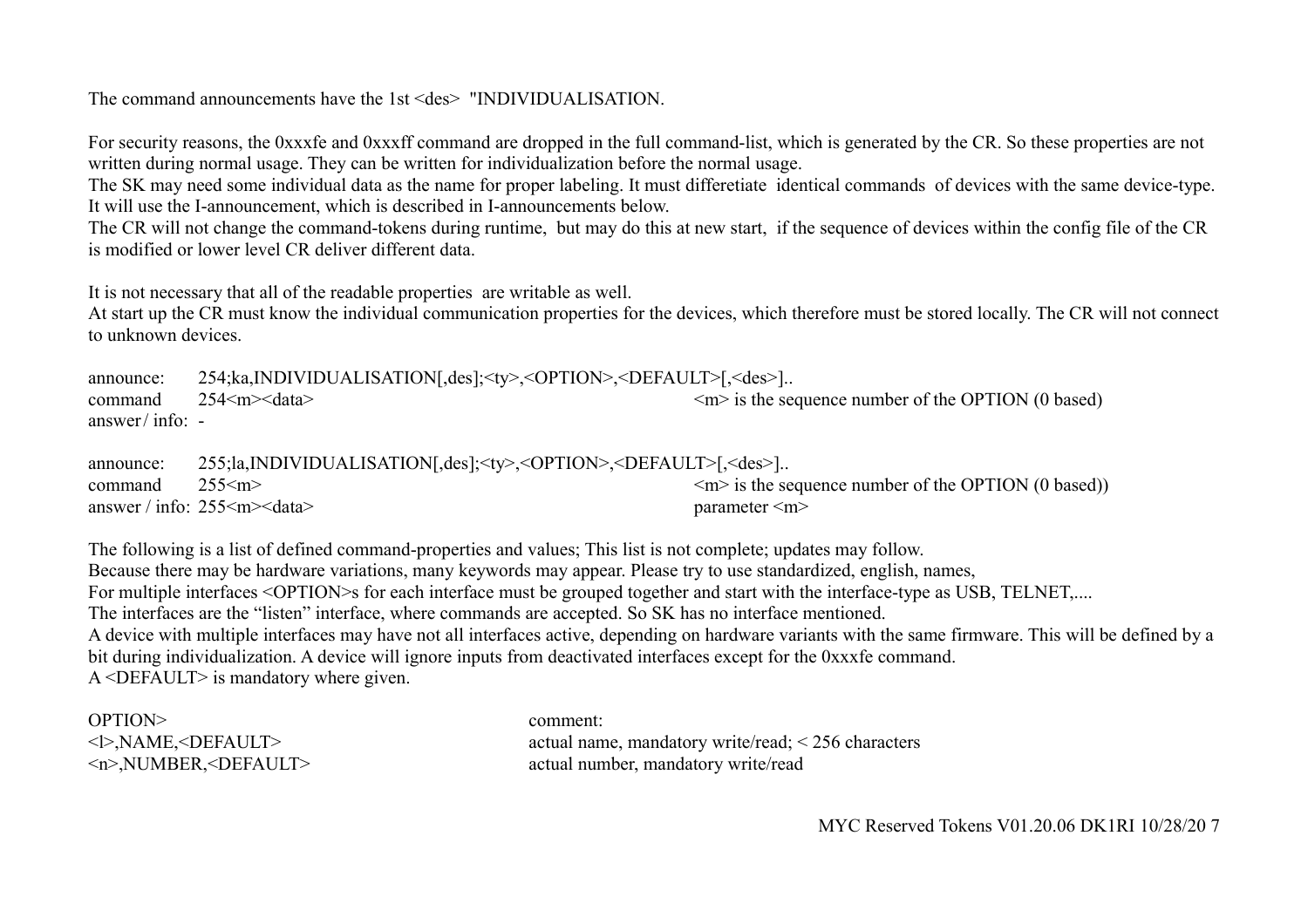<n>,DISPLAYSIZE,<DEFAULT>,{<size1>,..} <DEFAULT> is positional parameter of sizex

<a>,I2C|RS232|CAN|RC5|RC6|SPI SSH|RADIO 0: not active; 1: active

Defined Interfaces:

 a,I2C|,<DEFAULT>; b,ADRESS,<DEFAULT>{1 to 127}  $\{1 \text{ to } 127\}$ , mandatory

a,SPI,<DEFAULT>; slave! a,PHASE,<DEFAULT> mandatory

a,RS23,<DEFAULT>; default: auto, 8N1 b.BAUDRATE,<DEFAULT>,{0,19200,...}; Baudrate, optional. 0 is auto 3, NUMBER OF BITS,  $\{8N1\}$ ; something like this, optional b.COMPORT COM Port number, mandatory

a,TELNET|TELNETM,<DEFAULT>
server!!

a, SSH, <DEFAULT>; server !! w,PORT,<DEFAULT>; portnumber, optional b,TIMEOUT,<DEFAULT>
Timeout, optional

a,HTTP|,<DEFAULT>; server !!

 $\langle$ sizex> something like 16x2, 1024p

USB|TELNET|HTTP|HTTPS|TERMINAL| Interfaces a device can have, followed by the other parameters. The CR may add a "M" to the label if it supports multiuser access.

a,SERIAL,<DEFAULT> general serial Interface, may have other options as below.

a,DATA\_ORDER<DEFAULT>; 0:MSB first, 1: LSB first, mandatory a,POLARITY,>DEFAULT>; when idle: 0:clock low, 1: clock high, mandatory

s,ADRESS,<DEFAULT>; IP address or DNS Name, mandatory

MYC Reserved Tokens V01.20.06 DK1RI 10/28/20 8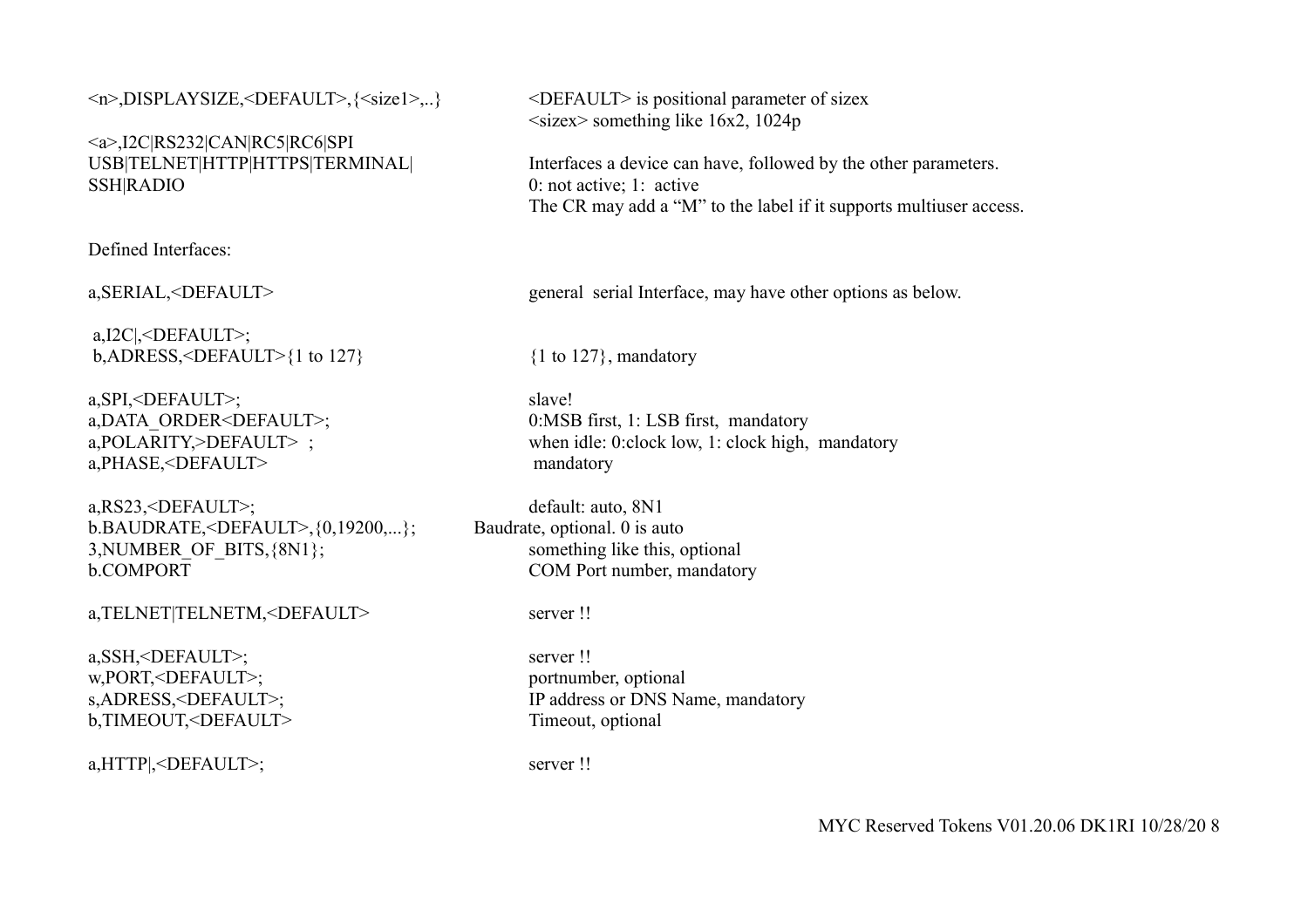| s, ADRESS, <default>;<br/>b,TIMEOUT,<default></default></default>                  | mandatory<br>Timeout, optional                                                      |
|------------------------------------------------------------------------------------|-------------------------------------------------------------------------------------|
| a,TERMINAL , <default></default>                                                   | usually for CR only, interface, from where the program is called, no other options. |
| a, USB, <default>;</default>                                                       | slave                                                                               |
| $a, RC5, $ ;<br>$b,$ ADRESS, <default>,<math>\{1 \text{ to } 32\}</math></default> | mandatory                                                                           |
| $a, RC6, ;b,ADRESS,,\{1 \text{ to } 64\}$                                          | mandatory                                                                           |
| a, CAN, <default>;<br/>b, ADRESS, <default></default></default>                    | mandatory                                                                           |
| a, RADIO, <default></default>                                                      | Wireless interface                                                                  |
| <b>I-announcements</b>                                                             |                                                                                     |
| Lannouncements are created by the CR and used in the full announce list            |                                                                                     |

I-announcements are created by the CR and used in the full announce-list. They are appended after the announcements of each device. The I-announcement of a lower level CR is replaced by the own. The format is: (fullname = device\_type;device\_name;device\_number ) I;full name of command-router; full name of device

Fullname of command-router must be unique in a multi level MYC system, fullname of device must be unique in a subsystem Device-name and device-number of the device are defined during individualization or are default. The device-type is MANUFACTURER;DEVICEDESCRIPTION;VERSION

## **Not valid command token**